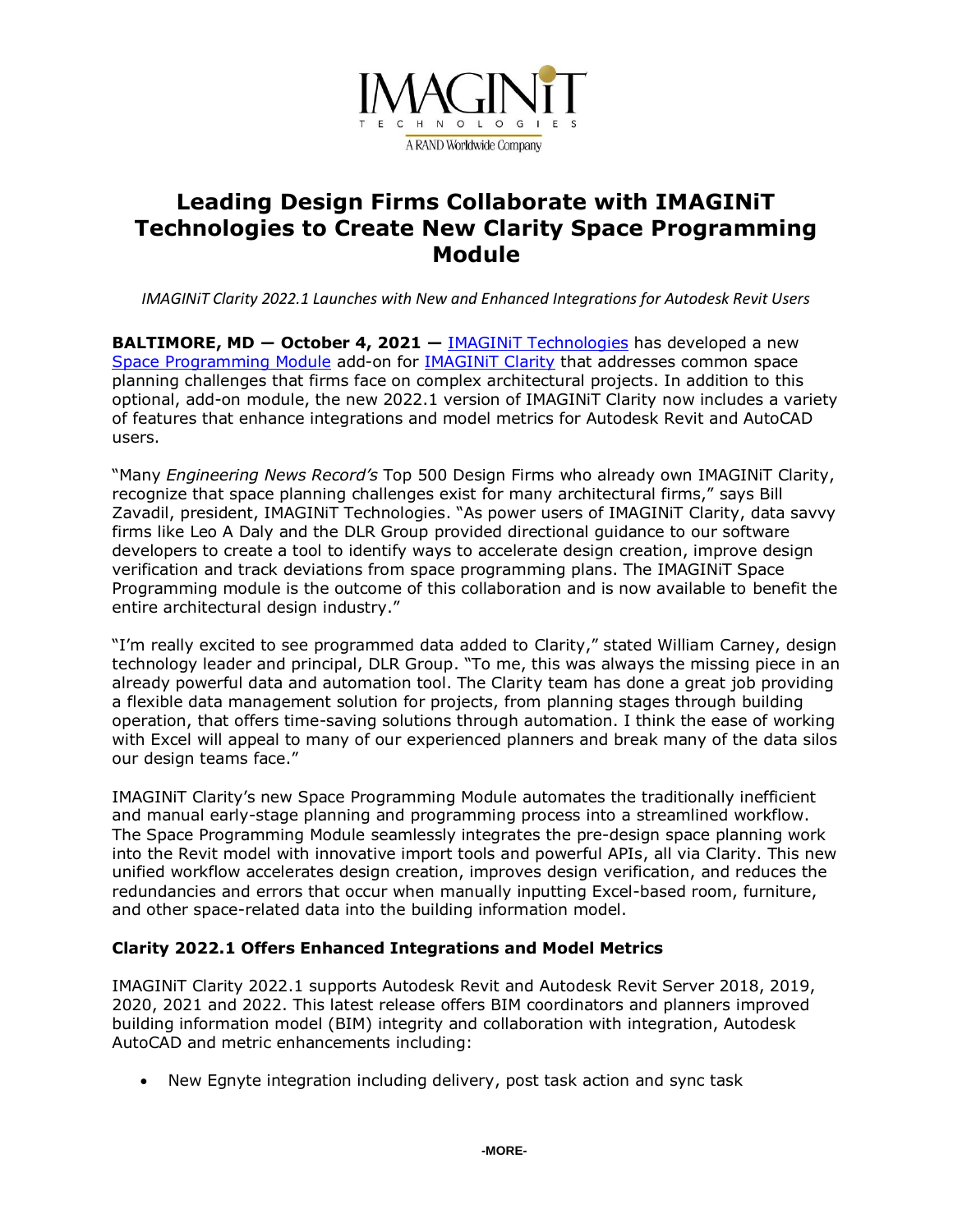- Enhanced Google Drive integration including full support for Google Workspaces with Google drive sync task
- Increased ability to collaborate on projects with enhanced SharePoint integration including ProjectWise downloads directly to Teams, OneDrive and SharePoint as well as metadata mapping
- New Autodesk AutoCAD metrics tasks identify broken links as well as the number of RegApps and Circular links, and more
- Ability to leverage Community Metrics to identify key metrics and compare them to anonymized data from other firms to identify best practices

#### **Clarity Overview and In-depth Webcast**

At IMAGINiT's virtual [Autodesk University 2021](https://www.autodesk.com/autodesk-university/) booth on October 6 at 4:00PM Eastern, Joe Eichenseer, director of building solutions, will provide a high-level overview of the latest Clarity features. For a deep dive into Clarity on-premises and Clarity Cloud, IMAGINiT is also offering an exclusive 60-minute webinar with Matt Mason, director of software solutions at IMAGINiT Technologies, on October 21 at 1:00PM Eastern. This webinar will unpack each of the newest Clarity features, including how the new Space Planning Module solves real functionality and critical time challenges with organized, repeatable workflows. Attendance is free, but registration is required.

At IMAGINIT's virtual **[Autodesk University 2021](https://www.autodesk.com/autodesk-university/)** booth on October 6 at 4:00PM Eastern, Joe Eichenseer, director of building solutions, will provide a high-level overview of the latest Clarity features. For a deep dive into Clarity on-premises and Clarity Cloud, IMAGINiT is also offering an exclusive 60-minute webinar with Matt Mason, director of software solutions at IMAGINiT Technologies, on October 21 at 1:00PM Eastern. This webinar will unpack each of the newest Clarity features, including how the new Space Planning Module solves real functionality and critical time challenges with organized, repeatable workflows. Attendance is free, but [registration](https://attendee.gotowebinar.com/register/1599735958871495436?source=a2u4u000000zwSdAAI) is required.

To learn more about IMAGINiT's Clarity software solution, visit [www.imaginit.com/clarity](https://www.imaginit.com/software/imaginit-utilities-other-products/clarity?utm_source=dynamic&utm_medium=press-release&utm_campaign=space-programming) or talk to an IMAGINiT expert at 1-800-356-9050. For more details on IMAGINiT Clarity 2022.1 and its newest features, [register](https://attendee.gotowebinar.com/register/1599735958871495436?source=a2u4u000000zwSdAAI) for the upcoming webcast now.

#### **About IMAGINiT Technologies**

[IMAGINiT Technologies,](https://www.imaginit.com/?utm_source=dynamic&utm_medium=press-release&utm_campaign=space-programming) a division o[f Rand Worldwide,](https://rand.com/?utm_source=dynamic&utm_medium=press-release&utm_campaign=space-programming) advances the way architects and engineers design, develop, and manage projects. Customers of this leading professional services and technology company include organizations in the building, infrastructure, manufacturing, and facilities management industries. Organizations of all sizes work with IMAGINiT Technologies to gain competitive advantages through expert technology consulting, implementation, training, and support services. As one of the world's largest integrators of Autodesk 3D design and engineering software, the team leverages unrivaled industry experience to design systems that accelerate innovation while improving project quality and profitability.

*Any and all trademarks making reference to or related to Rand Worldwide, IMAGINiT Technologies, ASCENT, IMAGINiT, Clarity, or ProductivityNOW are registered and/or owned by Rand Worldwide, Inc., and/or its subsidiaries, affiliates, and/or other legal holders under the Rand Worldwide, Inc. name.* 

*Autodesk, AutoCAD, Civil3D, and Revit are registered trademarks of Autodesk, Inc., in the USA and/or other countries. All other brand names, product names, or trademarks belong to their respective holders.*